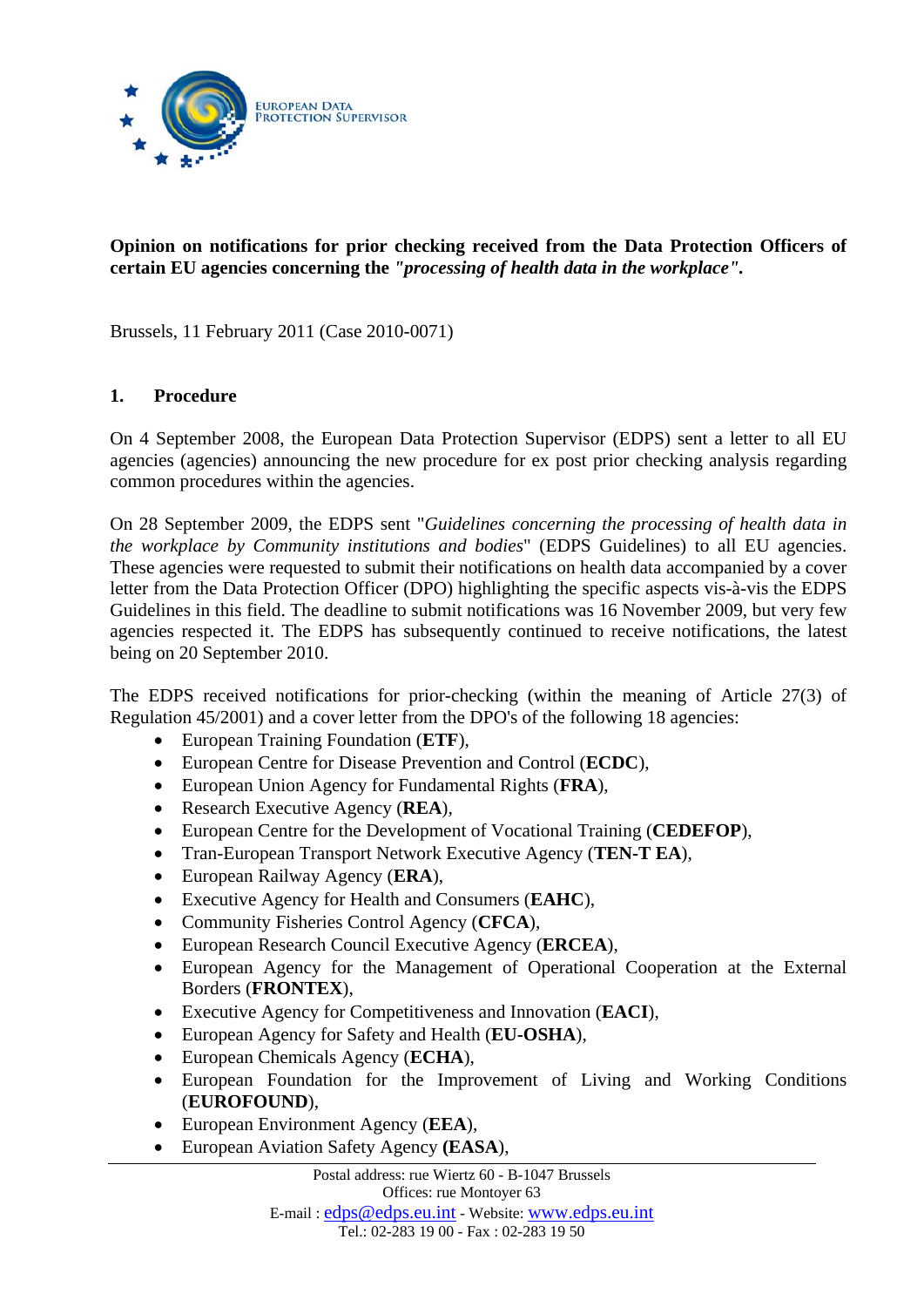European Maritime Safety Agency (**EMSA**).

The draft opinion was sent to the 18 DPOs of the agencies concerned for comments on 10 January 2011. Some DPO's comments were received on 11 February 2011, following a request for extension from the DPO of an agency.

# **2. Legal aspects**

# **2.1. Prior checking**

The processing operations under examination cover various procedures namely pre-recruitment medical examinations, annual medical check-ups and sick leave absences, and involve different categories of data subjects (members of permanent staff, temporary agents, contractual agents, national experts, trainees, candidates for any of these positions and visitors to the EU agencies). These processing operations are subject to prior-checking according to Article 27(2)(a) of Regulation 45/2001 ("the Regulation "), since they concern the processing of medical data as well as administrative and financial data related to or in connection with health.

The EDPS analysed each agency's practice with reference to the data protection principles of the Regulation and evaluated whether each agency followed the EDPS Guidelines or not. In view of the similarities of the procedures, and of similarities presented by some agencies in terms of data protection practices, the EDPS decided to examine all the notifications in the same context and issue one joint opinion. In this joint opinion the EDPS highlights any agency's practice which does not seem to be in conformity with the principles of the Regulation or the EDPS Guidelines and provides the agency(ies) concerned with relevant recommendations. Some examples of good practice are also highlighted. For instance, the EDPS notes the thorough analysis of data processing operations and practices carried out by **CEDEFOP** in light of the EDPS Guidelines. Furthermore, the **ETF** has prepared a comprehensive booklet including procedures on the management of personal and medical files.

An important element in all the notifications received is that with the exception of **FRA**, all agencies outsource the medical and laboratory tests to an external medical advisor or contractors. Most of the agencies use the Commission's medical services in Brussels and Luxembourg and they have concluded SLAs (Service Level Agreements) accordingly, even those which use other external medical providers. In addition, all agencies (except **FRA**) use the medical questionnaire approved by the EDPS in July 2008 in cooperation with the Inter-institutional Medical College in the context of pre-recruitment examinations. In terms of security measures, the EDPS notes that no agency seems to have adopted a specific security policy regarding the processing of data related to health (see further on point 2.9 on security).

The EDPS considers it useful to indicate the different parties involved in the processing operations under analysis. In this way, the relevant agencies may have a clear picture of the relationship between controller and processor and which of them is responsible for keeping the medical files of staff members.

### **i) Medical files kept by the Commission's medical services**

**REA, TEN-T, ERA, CFCA, ERCEA, FRONTEX** and **EACI** have concluded a SLA with the Commission's medical service in Brussels; **EAHC** has an SLA with the Commission's service in Luxembourg. The medical files are kept at the Commission's medical services.

# **ii) Medical files kept by an external medical centre**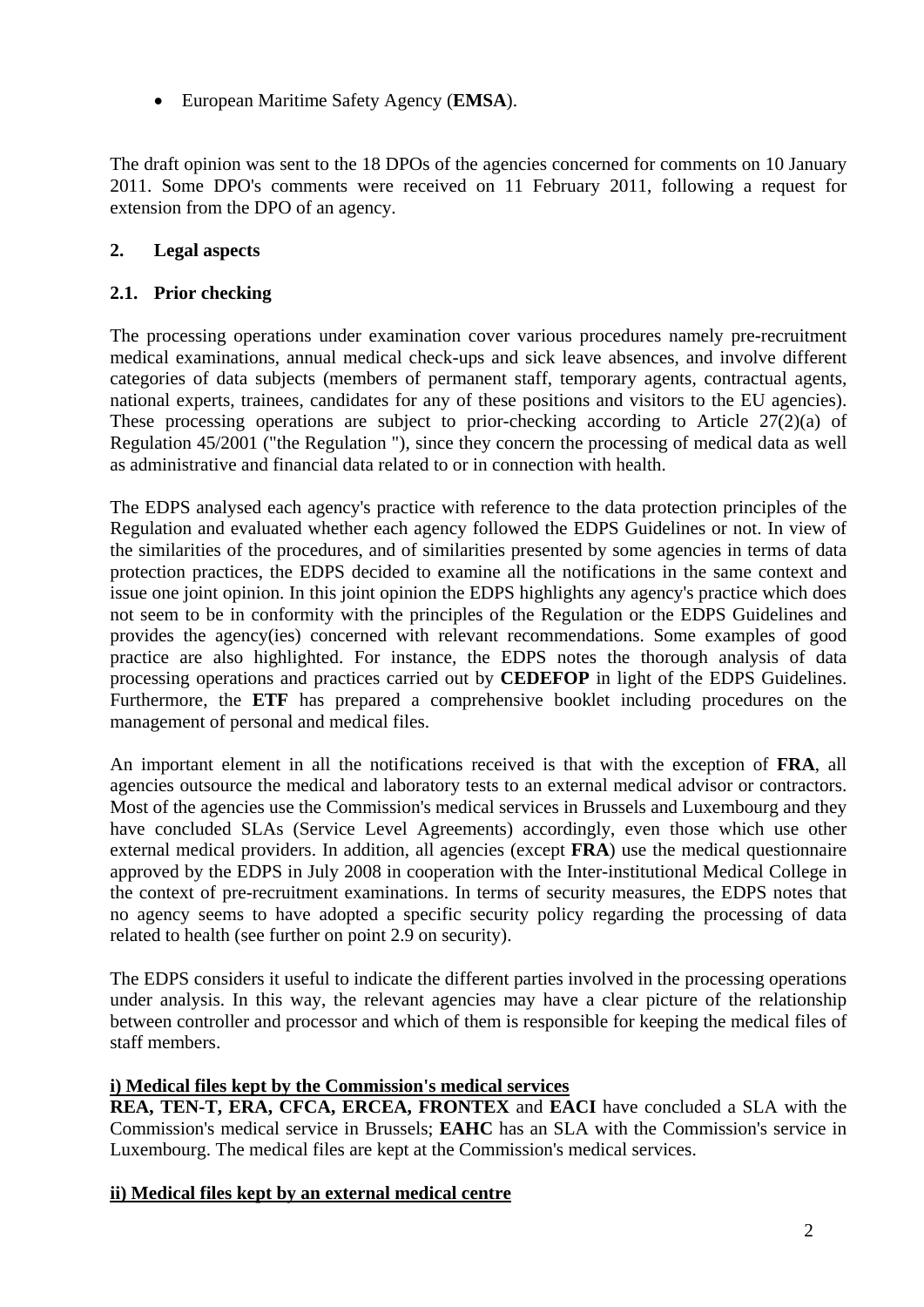**ECHA, EASA, CEDEFOP, EUROFOUND, EEA**, **EU-OSHA** and **EMSA** have also concluded an SLA with the Commission's medical services. Some of them, namely **EUROFOUND, EEA, EU-OSHA** and **ECDC** have also concluded contracts with external medical centres which hold the medical files of the agencies' staff members.

## **iii) Medical files kept by an external medical advisor**

**ECHA** and **EASA also** have contracts with external medical centres, but the medical files of their staff members are kept by external medical advisors who perform their activities at the agencies' premises. **CEDEFOP** and **ETF** have concluded contracts with external advisors who keep the staff members' files.

**FRA** has no medical officer or service. Staff members keep their medical data.

The **ECDC, EASA** and **EAHC** indicated in their notifications that the processing operations regarding the pre-recruitment medical examinations and annual check-ups involve not only data related to health, but also data intended to evaluate personal aspects relating to the data subjects, namely to determine whether a staff member is fit for the service or not (Art. 27(2)(b)). The EDPS clarifies that as Article 28(e) of the Staff Regulations of the officials of the European Communities (Staff Regulations) provides, determining whether a person is apt or not involves an assessment of whether the person is physically fit to perform his/her tasks, not an evaluation of the individual's ability, efficiency or conduct in terms of work performance. Article 27(2)(b) is therefore not relevant in this context.

With regard to pre-recruitment medical examinations, the **ECDC, EASA** and **EEA** stated that the processing also falls under Article 27(2)(d) of the Regulation, since it intends to exclude individuals from a contract. The EDPS underlines that the recruitment of a successful candidate is based on a number of conditions specified in Article 28 of the Staff Regulations. In particular, Article 33 of the Staff Regulations provides that *"before appointment, a successful candidate shall be medically examined by one of the institution's medical officers in order that the institution may be satisfied that he fulfils the requirements of Article 28(e)".* Hence a pre-recruitment medical examination intends to fulfil one of the six requirements of recruitment, as stated in Article 28(e) of the Staff Regulations, that "*an official may be appointed only on condition that ... he is physically fit to perform his duties*" and is not intended to exclude an individual from a contract. It follows that the processing operation on pre-recruitment medical examinations is prior-checkable due to the specific risks presented under Article 27(2)(a) and not Article 27(2)(d) of the Regulation.

According to Article 27(4) of the Regulation, the EDPS will issue his opinion within two months following receipt of the notification. Due to the fact that the last notification was submitted to the EDPS on 20 September 2010, the EDPS considers this date as the date of receipt for all notifications. Following the expiry of the deadline, the EDPS has sought answers to questions and further information from the DPO's. On 6 December 2010 the EDPS sent an e-mail to all DPOs concerned informing them that due to the complexity of the case in light of Article 27(4) of the Regulation, the EDPS had decided to extend the period of suspension for one month, until the 9 January 2010.(due to the fact that this is a Sunday, the draft for comments was sent to the DPOs on 10 January 2011). Hence the prior-checking period was suspended for 18 days (taking into account only the suspension period of the last notification received), one month due to complexity and for 15 days to allow for comments from the DPOs. The present opinion must therefore be issued no later than the 11 February 2011. The EDPS will also send each agency an individual letter underlining the necessity to inform the EDPS of the measures taken in response to the recommendations of this opinion within a period of 3 months.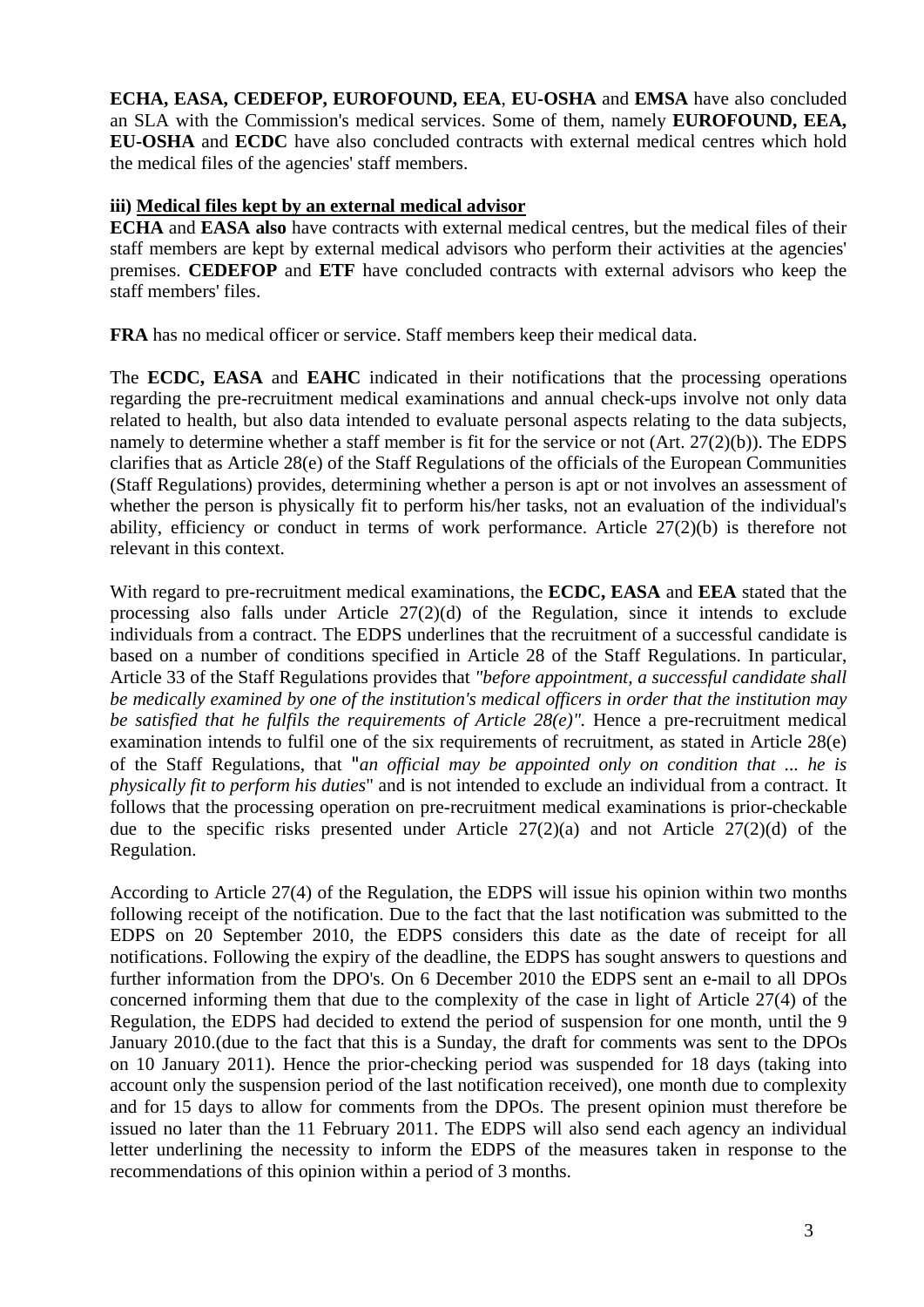## **2.2. Lawfulness of the processing**

Personal data may only be processed if lawful grounds can be found in Article 5 of the Regulation. The processing operations under examination fall under Article 5 a), pursuant to which data may be processed if the processing is "*necessary for performance of a task carried out in the public interest on the basis of the Treaties establishing the European Communities or other legal instruments adopted on the basis thereof or in the legitimate exercise of official authority vested in the Community institution or body or in a third party to whom the data are disclosed"*.

It follows that the first issue under Article 5(a) is to determine whether there is a specific legal basis for the processing and the second issue is to verify whether the processing operation is necessary for the performance of a task carried out in the public interest.

## *Relevant lawful grounds in the Treaty or other legal instruments*

The legal basis for carrying out a pre-recruitment examination can be found in Articles 28 and 33 of the Staff Regulations and Articles 12(d), 13(2) and 83(2) of the Conditions of Employment of other servants of the European Communities (CEOS).

In the case of annual medical check-ups, the legal basis is Article 59(6) of the Staff Regulations and Articles 16(1), 59 and 91 of the CEOS.

Article 59(1) of the Staff Regulations constitutes the legal basis for the processing of health data in any medical check-up during an absence due to sickness or accident.

**TEN-T EA** and **EEA** do not seem to have indicated in the notification or the privacy statement the specific legal basis for processing personal data in relation to pre-recruitment medical examinations, annual check-ups or sick leave. The EDPS recommends that, as clearly explained in his Guidelines, the specific provisions are made visible to all concerned staff members through the privacy statements (see below "Information to be given to the data subject", point 2.8).

**EUROFOUND** has indicated Article 59(6) of the Staff Regulations as the legal basis of the annual medical visits. **EUROFOUND** should also add the legal basis of the annual check-ups in the case of temporary and contract agents according to the provisions of CEOS. Moreover, the EDPS recommends that the exact legal basis of a pre-recruitment examination which is applicable to potential staff members should also be indicated in the notification and privacy statement (see further on privacy statement, point 2.8).

As was highlighted in the Guidelines, the further processing of medical data collected on the basis of the Staff Regulation provisions can only be considered lawful provided that it is based on the informed and freely given consent of the data subject or if the processing is necessary to protect the vital interests of the data subject. The data subject should be given the possibility to refuse and/or withdraw his/her consent with respect to further processing of his/her medical data for medical follow up purposes. In the present case, the consent is valid only if it is based on the information that each agency should provide to its staff members in line with Articles 11 and 12 of the Regulation (see "Information to be given to the data subject", point 2.8).

### *Necessary to perform a task carried out in the public interest*

In considering whether the processing operations under analysis fulfil the second condition of Article 5 of Regulation 45/2001, the EDPS notes that the pre-recruitment medical examinations and specific medical check-ups are necessary for the purpose of managing and monitoring the aptness and sick leave of the agencies' staff members. Furthermore, the annual medical check-ups can be considered as necessary and thereby lawful for other purposes, notably for the purpose of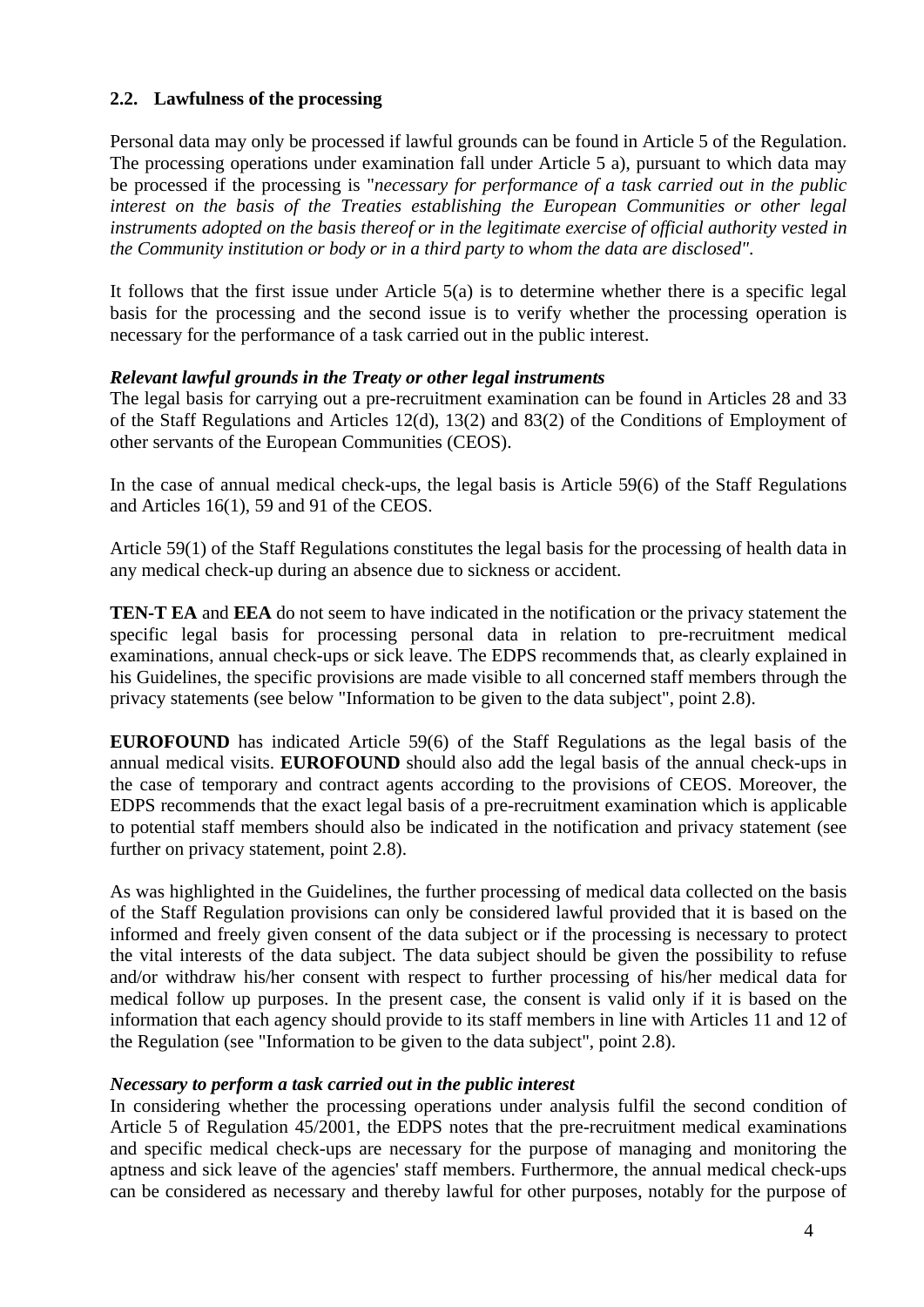setting up a joint sickness insurance scheme (Articles 72 and 73 of the Staff Regulations). Such processing operations fall therefore within the context of the performance of the agencies' mission in the public interest in conformity with Article 5 (a) of the Regulation.

In any event, all agencies should ensure that the staff member concerned is:

- informed of the outcome of the annual exam from the examining doctor,
- invited to receive additional information/clarifications from the doctor if he/she wishes,
- entitled to have the annual exam carried out with a medical practitioner of his/her choice and be reimbursed in the same way as if the exam had been carried out within the agency's medical centre.

# **2.3. Processing of special categories of data**

Within the framework of the selection and recruitment procedures the processing of certain data belonging to the "*special categories of data*" under Article 10 of Regulation 45/2001 is prohibited unless an exception can be found in the same Article 10, sub-paragraphs (2) to (5).

Some of the agencies claim that they do not receive any medical data in the strict sense and therefore the processing operations should not be subject to a prior-checking analysis. In particular, the **EU-OSHA, REA, TEN-T** and **EAHC** argue that they only process aptitude certificates, administrative data on sick leave, medical certificates, annual check-ups and the purchase of medical equipment for some staff members' daily professional activities.

As the EDPS explained in his Guidelines, the notion of health data refers mainly to two different forms of data, medical data and administrative documents that include personal data relating to the health status of a person. Many agencies collect and process, for instance, administrative notes certifying medical aptitude for work, invoices stating that a person carried out an annual medical visit or a vaccination, notes for a possible request for a follow-up medical examination, or simply information sent to the HR department for administrative purposes stating that a person is on medical leave. Such data are related to the health status of a person and may lead to the possible identification of a specific data subject's illness or disability. Although the exact type of illness is not indicated on a medical certificate, the data subject can be identified as having been absent due to a short or long term illness on medical treatment or due to special sick leave of a medical nature.

Consequently, even if no medical data *stricto sensu* are processed, the processing operations under analysis are related to health, thus falling under Article 27(2)(a) of the Regulation, and are subject to a prior-checking

The EDPS therefore recommends that all HR staff of **ETF, ECDC, FRA, REA, CEDEFOP, TEN-T, EAHC, ECHA***,* **EU-OSHA***,* **EACI***,* **EUROFOUND***,* **EEA***,* **EASA** and **EMSA** who are responsible for collecting aptitude certificates and any other information related to their staff members' health status are reminded to process them in accordance with the principles of medical confidentiality. The EDPS invites these agencies to prepare declarations of confidentiality to be signed by the staff in charge that they are subject to an obligation of professional secrecy equivalent to that of a health professional in compliance with Article 10(3) of Regulation 45/2001. (This issue should be linked with Article 7(3) of the Regulation, see more in point 2.6 of this opinion).

The EDPS notes the declaration of confidentiality prepared by **CEDEFOP** and recommends that a sentence is added in the declaration, namely "*I am subject to an obligation of professional secrecy equivalent to that of a health professional in compliance with Article 10(3) of Regulation*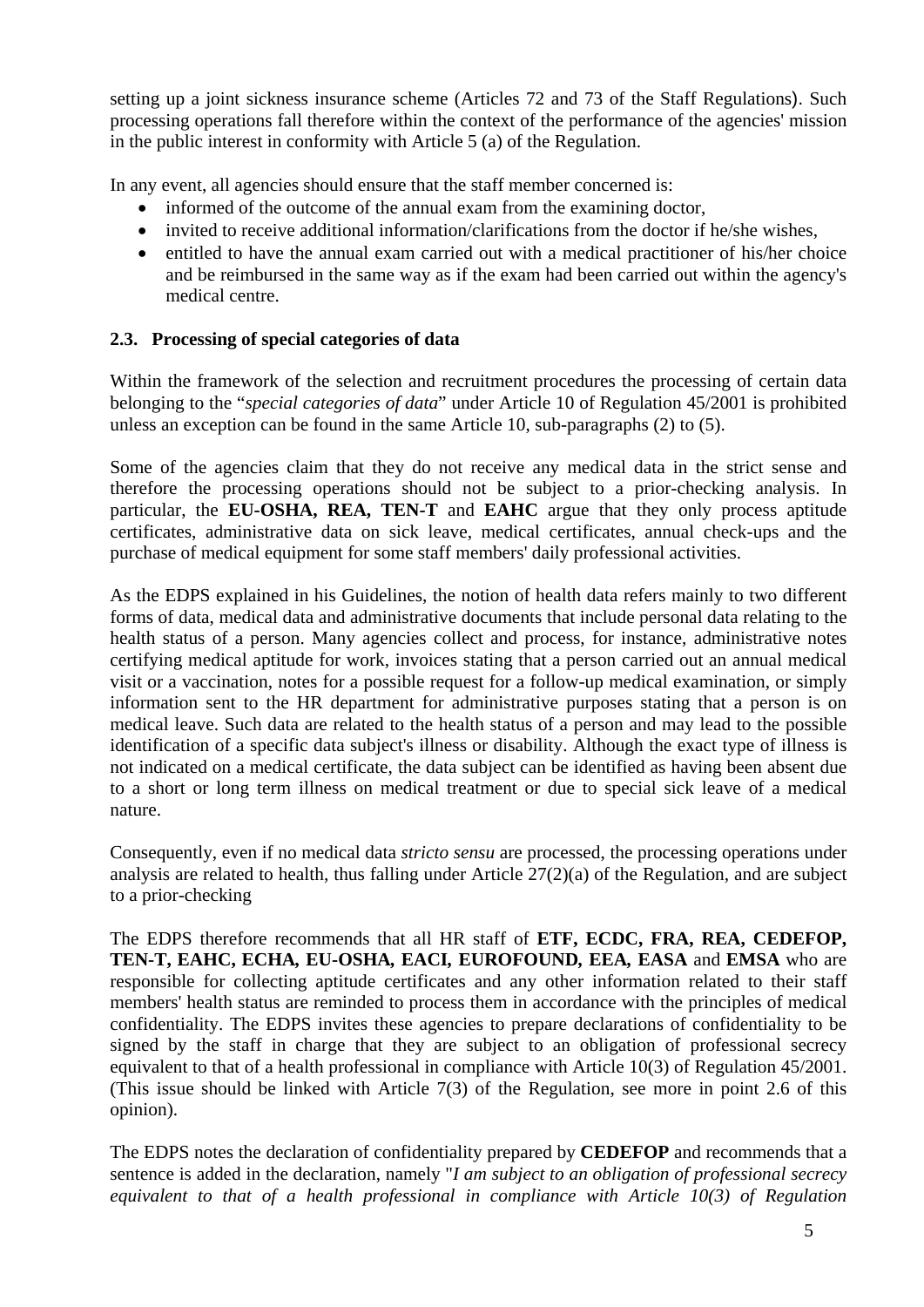*45/2001*". This additional sentence refers specifically to the health data processed and underlines their sensitivity.

# **2.4. Data Quality**

*Adequacy, relevance and proportionality*: According to Article 4(1)(c) of Regulation 45/2001 *"personal data must be adequate, relevant and not excessive in relation to the purposes for which collected and/or further processed"*.

It seems that the data related to health collected by the agencies under analysis, and the medical data collected and processed by the external providers of some of the same agencies are in principle adequate, relevant and not excessive to the purpose for which they are collected in compliance with Article 4(1)(c) of the Regulation.

Nevertheless, the EDPS draws the attention to the principle of proportionality in particular to **ECHA, EASA, CEDEFOP, EUROFOUND, EEA, EU-OSHA, EMSA, ECDC** and **ETF**. These agencies are not exclusively bound by the medical services of the Commission and process medical data in the framework of a pre-recruitment examination and annual check-up through their external providers. They should therefore ensure the prohibition of the collection of data for any purposes other than those of determining the physical fitness for employment, determining the entitlement to guaranteed benefits in relation to invalidity or death, or protecting the health of their staff members. The EDPS therefore recommends that the agencies "*in general terms undertake a thorough reassessment of the questions put in the questionnaire for the pre-recruitment medical examination and annual medical check-up in the light of the principles of adequacy, relevance and proportionality, for the purposes of judging fitness for service*" **[1](#page-5-0)** .

# **1) Pre-recruitment medical examination**

1

The EDPS notes that the medical questionnaire used by *ECHA* requires a photo of the data subjects who are invited to undergo the pre-recruitment medical examinations. The EDPS does not see the relevance of such information to the purpose of the processing, that is whether the successful candidate is fit or not for the job position.

# **2) Medical check-up performed by a general practitioner**

In cases where staff members wish to carry out an annual check-up at a medical practitioner of their own choice, the **ETF**, **FRONTEX, EACI, EU-OSHA, ECHA, EUROFOUND, EEA, EASA** and **EMSA** should set up a policy according to which the data subject's private practitioner should not communicate their results to the agencies' doctor or the Commission's medical service without the data subject's own freely given and informed consent. The practitioner should only send a declaration to the agencies' HR confirming that the examinations were carried out and if necessary, specifically mention the fact that the data subject concerned needs special accommodations.

**CEDEFOP** put forward that the annual medical examinations is not primarily preventive, but to ascertain whether the staff member is fit for his/her duties or whether some adjustments need to be made in the workplace. The agency therefore considers that all medical results should be communicated to the **CEDEFOP**'s external medical officer as only they are able to certify the

<span id="page-5-0"></span>**<sup>1</sup>** See EDPS Opinion of 14 July 2007 on the processing of medical data by the EP medical services in Brussels and Strasbourg (case 2004-205).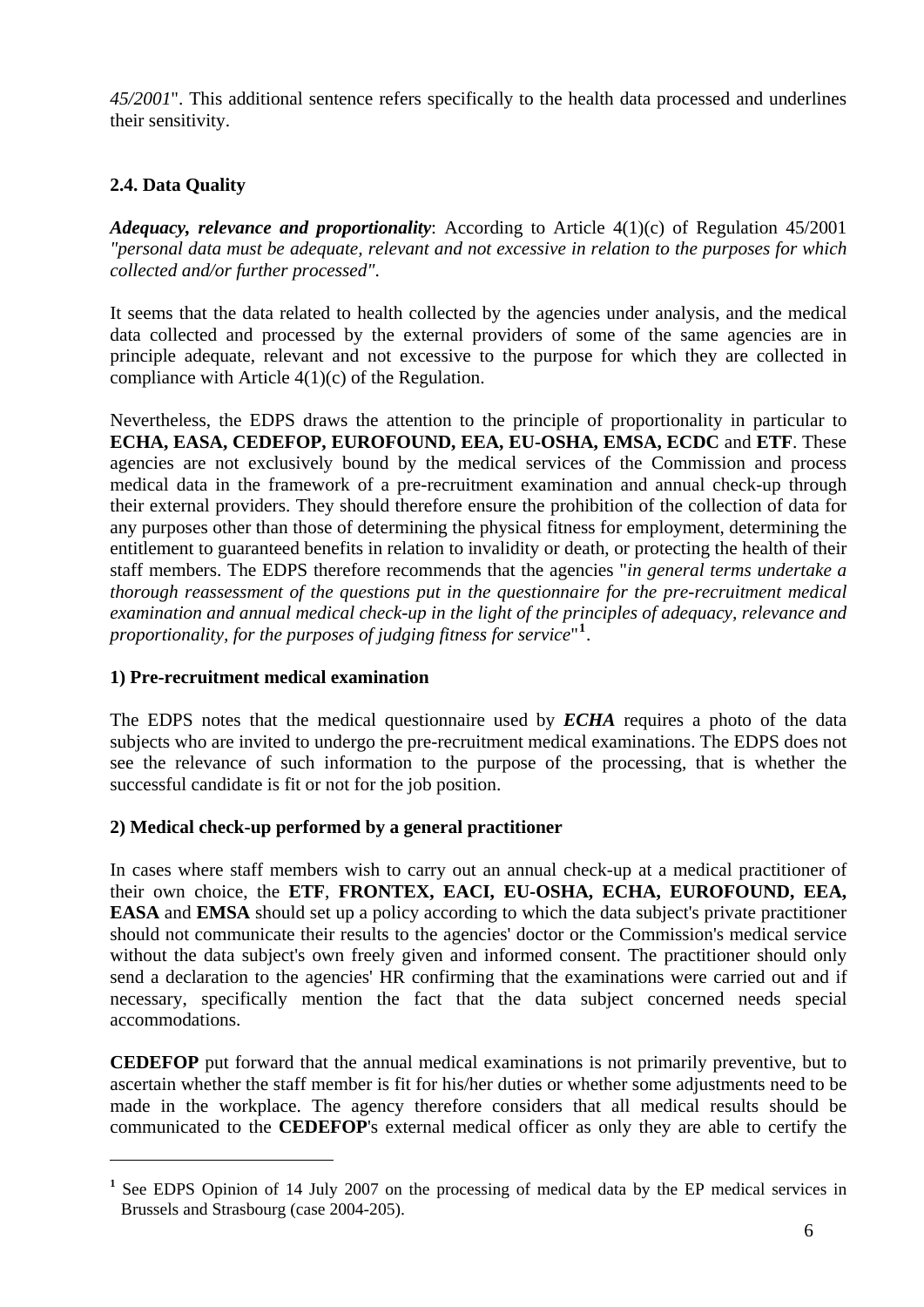fitness to work in the work environment and from an occupational medicine perspective. The EDPS highlights that from a data protection perspective, the data subjects should be free to decide whether their medical results should be communicated from their private practitioner to the agency's doctor. A declaration confirming that the staff member is apt should be sufficient for the agency. Nevertheless, the EDPS considers that in some problematic cases, where a staff member's health status may be a risk to his/her colleagues or to his/her own work performance, those specific results could be sent to the agency's doctor under the condition that the data subject is informed before the transfer of those medical data.

*Accuracy:* Article 4 (1) (d) of the Regulation provides that personal data must be "*accurate and when necessary, kept up to date*". In addition, "*every reasonable step must be taken to ensure that data which are inaccurate or incomplete, having regard to the purposes for which they were collected or for which they are further processed, are erased or rectified* ".

This principle should be applied both to medical files and personal files.

The **ETF, ECDC, REA, CEDEFOP, ERA, EAHC, CFCA, ERCEA, FRONTEX, EACI, EU-OSHA, ECHA, EUROFOUND, EEA, EASA** and **EMSA** should ensure that the pre-recruitment aptitude certificates and the annual check-up declarations should be kept in the personal files. The files should be completed with up-dated health status documents where necessary, namely in the case of an annual check-up. Internal notes should be addressed accordingly to the responsible HR staff.

The **ETF, ECHA** and **EASA** should ensure that the quality principle is respected by adding for instance a clause in the contract with their external medical advisors and medical centres. The **ECDC[2](#page-6-0) , EU-OSHA, EUROFOUND, EEA** and **EMSA** should do likewise with their respective external medical services. This clause should list specific methods which can guarantee that the medical data of the data subjects are kept **accurate, complete** and **up-to-date,** namely that:

- the consent and signature of the data subjects as regards information concerning contacts with their attending physician or specialist may help to ensure that the medical data contained in the medical report are complete;
- the data subjects can sign their medical examination reports so that the accuracy of their administrative data can be verified;
- the data subjects may submit other medical opinions to the medical advisors and medical services of the above agencies in order to ensure the completeness of their medical file;
- the medical advisor should ensure that no comment or annotation should be added to any medical form by any third party.

In cases where the Commission's medical services<sup>[3](#page-6-1)</sup> carry out some or all medical examinations for some of the agencies' staff members, and their medical files are kept at the Commission's medical services, those agencies, in particular the **REA, TEN-T, ERA, EAHC, CFCA, ERCEA, FRONTEX, EACI** and **EMSA**, should ensure that the data subjects are aware of the above practices regarding the accuracy of their medical file.

**FRA** should take into consideration the above recommendations in case the agency concludes a

1

<span id="page-6-0"></span><sup>&</sup>lt;sup>2</sup> The EDPS took note of the **ECDC**'s DPO letter of 29 January 2010 in which she stated that the agency instructed the processor to adopt the EDPS recommendation regarding the signature of laboratory reports by the data subjects.

<span id="page-6-1"></span><sup>&</sup>lt;sup>3</sup> It should be recalled that the activities of the Commission's medical service in Brussels and Luxembourg were subject to prior-checking by the EDPS. The Opinion was issued on 10 September 2007, case 2004- 232).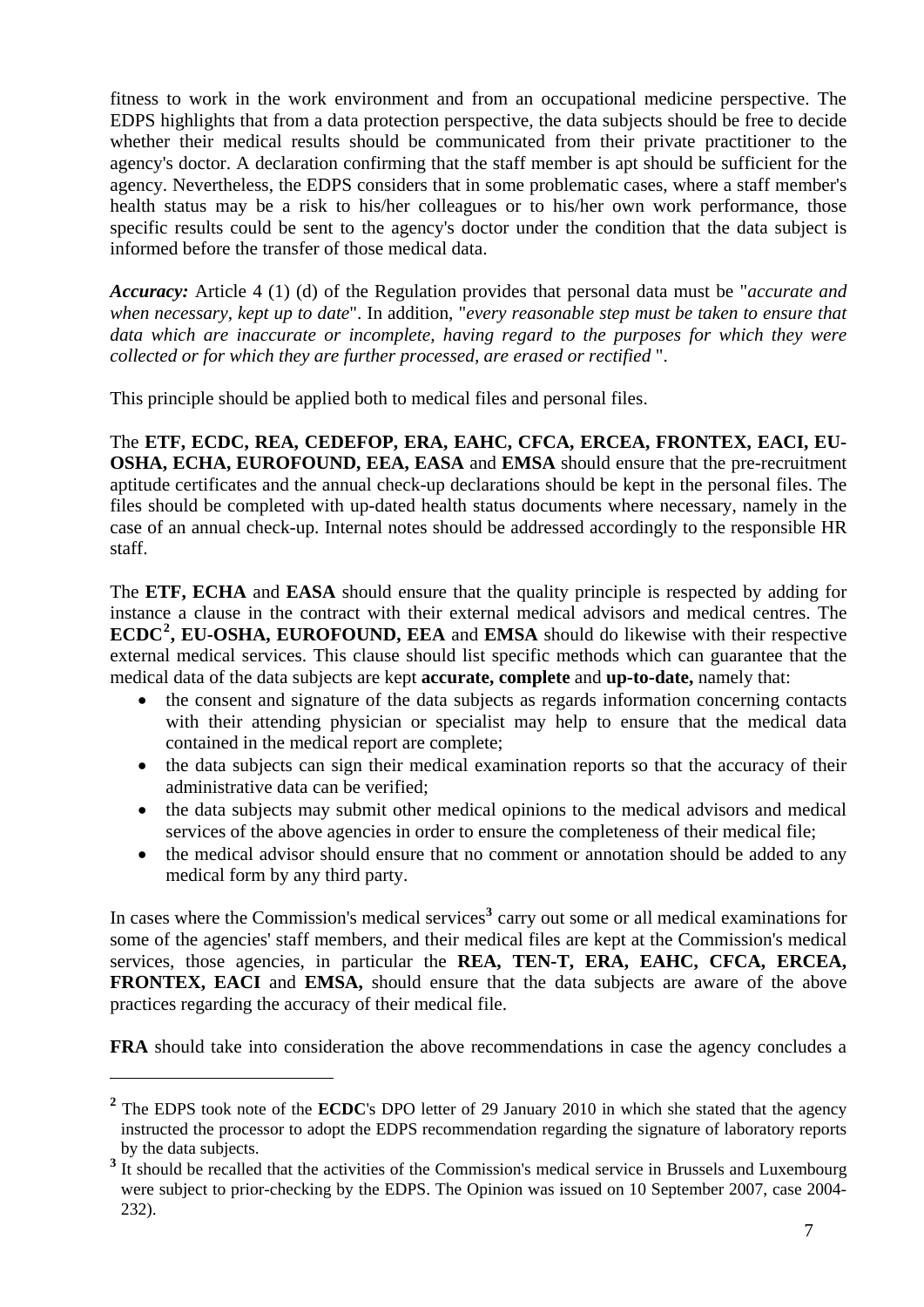contract with a processor for carrying out all medical examinations.

In the case of sick-leave absences where administrative data related to health are collected electronically, the **ETF, ECDC, FRA, REA, ERA, EAHC, CFCA, FRONTEX, EU-OSHA, EACI, EEA, EUROFOUND** and **EMSA** should ensure that an audit trail is in place to ensure traceability of user actions (see issue on security, point 2.10).

# **2.5. Conservation of data**

Article 4(1)(e) of Regulation 45/2001 outlines the principle that *"personal data must be kept in a form which permits identification of data subjects for no longer than is necessary for the purposes for which the data are collected or for which they are further processed"*.

The EDPS would like to clarify, as pointed out in the Guidelines point out, as a general rule a period of 30 years after the last medical document inserted in the file should be considered as the absolute maximum period during which medical data should be kept in this context. Any conservation period should be assessed and determined in the light of Article 4(1)(e) of the Regulation. As recommended by the EDPS in his letter to the Board of Heads of Administration on 26 February 2007**[4](#page-7-0) ,** the nature of the medical documents should be examined in the light of the rules applicable in order to determine what conservation periods would be suitable to each type of document. It is therefore necessary to examine to what extent and for what purposes it is necessary to keep various medical documents during and after a staff member's period of employment. It is important to note that on 11 October 2010, the Board of Heads of Administration submitted a consultation to the EDPS under Article 28(1) of the Regulation regarding specific retention periods for various medical documents. Following meetings between the EDPS and the CPAS, the relevant sub-committee of the Board, the EDPS will issue soon his decision on the consultation taking into account the EDPS letter of 26 February 2007 and his prior-checking opinions.

In this regard and in order to avoid any misunderstanding, the **EACI** should add to their privacy statement that medical data are kept for a maximum 30 years *"after the last medical document is inserted in the file in the light of Article 4(1)(e) of the Regulation."* The **EACI** should also adopt specific data retention periods related to sick leave and regarding non-recruited persons in conformity with the EDPS Guidelines.

The EDPS notes that the **ECDC** keeps aptitude certificates ("certificates of health") of both recruited and non-recruited persons for a maximum of thirty years.

Furthermore, the **EUROFOUND** stated that " *a copy of the pre-recruitment certificate is kept in the personal file permanently. The original is kept in the medical file. The medical file as part of the personal file of a staff member is kept on a permanent basis*".

The **ECHA** indicated in its notification that "*the medical files of staff members are kept until 10 years after the end of the employment*".

The **EASA** also stated in its notification that "*the results are kept in the medical file, which is kept for 10 years from the date the contract of employment has ceased*".

The EDPS would like to highlight that the data which should be kept in the medical files by the agencies' processors are laboratory results of the pre-recruitment examinations and any other medical examinations that the data subject wishes to undertake. According to the above mentioned assessment, the medical files should be kept for a maximum of 30 years after the staff member left the workplace. Aptitude certificates stating the aptness or not of the staff member should be kept

<u>.</u>

<span id="page-7-0"></span>**<sup>4</sup>** See <http://www.edps.europa.eu/EDPSWEB/edps/Supervision/Adminmeasures>.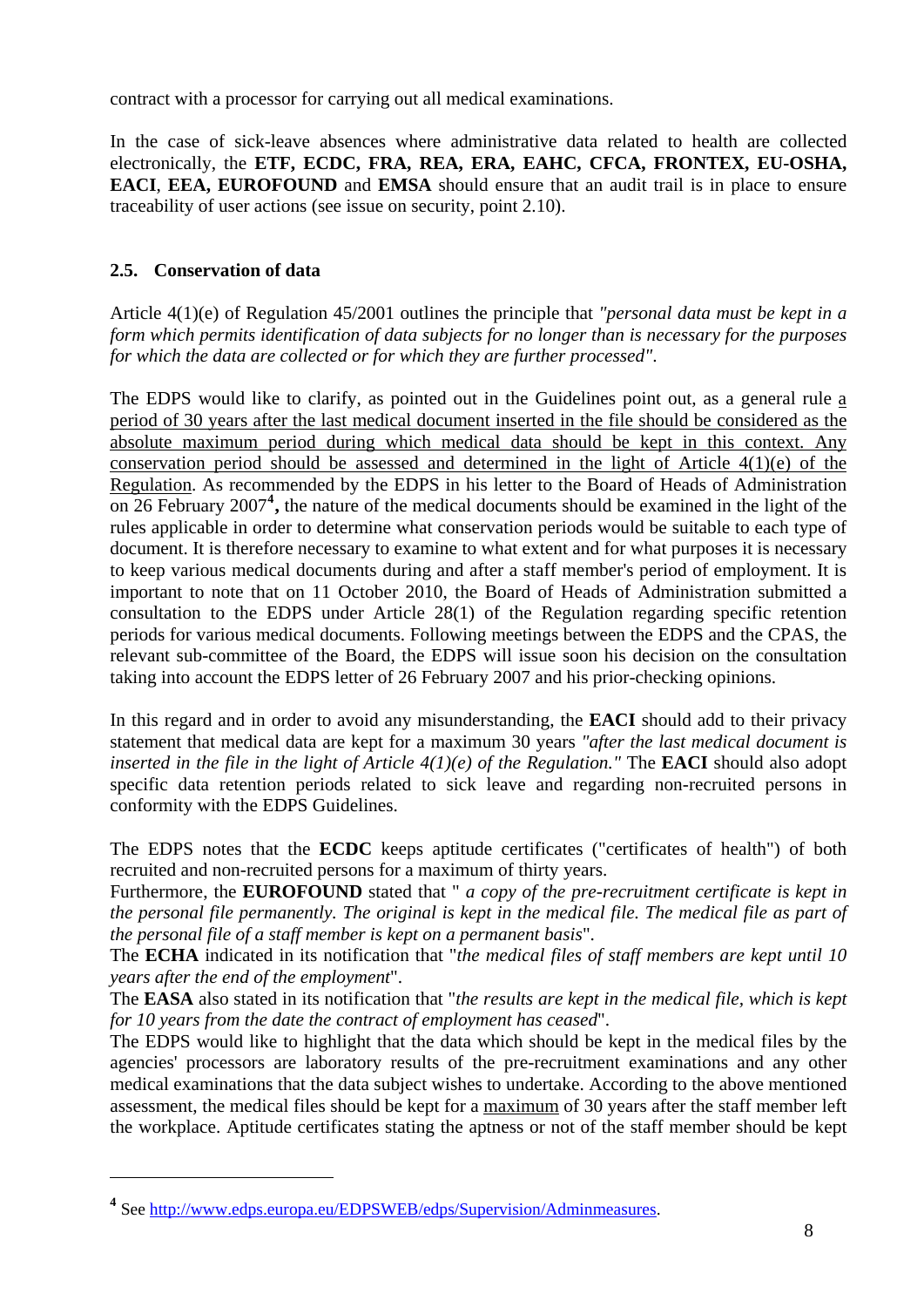in the personal file. According to the EDPS Guidelines on staff recruitment**[5](#page-8-0)** , the EDPS recommend that personal files should be kept for 10 years after the end of the period during which a staff member is in active employment or the last pension payment.

Consequently, the data retention periods adopted by the **ECDC** and the **EUROFOUND** are excessive for the purpose for which the data are collected and the data retention period indicated by the **ECHA** and the **EASA** is not in compliance with the above mentioned policies. The EDPS invites all four agencies to re-assess the data kept in the medical files and personal files and set up appropriate data retention periods as explained above.

Moreover, in light of the EDPS Guidelines, the **ECDC** and **ECHA** should adopt a retention period for the data of non-recruited persons, a period during which it is possible to challenge the data or the negative decision. In addition, the EDPS recommends that the **ECDC** and the **ECHA** adopt specific data retention periods related to sick leave data.

According to the **FRA**'s notification, the agency keeps the aptitude certificates in the personal files of recruited persons for an indefinite period as long as the personal file exists. The EDPS finds this period excessive and unnecessary under Article 4(1)(e) of the Regulation. As already pointed out, the EDPS recommends that the **FRA** should keep personal files for a maximum period of 10 years after the end of the period during which a staff member is in active employment or the last pension payment.

The **EAHC** should follow the same recommendations for the retention period of the aptitude certificates related to pre-recruitment examinations kept in the personal file and set up a data retention period for non-recruited persons as recommended in the EDPS Guidelines.

In the case of the **ETF**, the EDPS recommends that the agency should also adopt specific retention periods related to sick leave data, specific medical check-up data and regarding non-recruited persons in conformity with the EDPS Guidelines.

The EDPS invites the **REA** to consider, while establishing its own specific retention list, not only the "Common Commission-level retention list", but also the recommendations made by the EDPS in his Guidelines; **REA** should notably adopt retention periods for both recruited and nonrecruited persons of data related to health (aptitude certificates and medical certificates), sickleave and if necessary specific medical check-ups. The EDPS should be informed as soon as the list is adopted.

The **TEN-T** informed the EDPS about the retention periods for the data related to sick leave and to non-recruited persons, which seem to be reasonable. The EDPS recommends that these retention periods are indicated in both the notification and the privacy statement.

The **FRONTEX** should set up a retention period for the health related data of non-recruited persons in light of the EDPS Guidelines.

The **ERA** and the **EU-OSHA** should set up a specific retention period for the data related to sick leave in conformity with Article 59(4) of the Staff Regulations and in light of the EDPS Guidelines.

The **EEA** has not indicated in the notification any retention periods for:

- aptitude certificates in the personal files,
- data related to sick leave,

<u>.</u>

• specific medical check-ups and

<span id="page-8-0"></span>**<sup>5</sup>** Guidelines concerning the processing operations in the field of staff recruitment, 10 October 2008.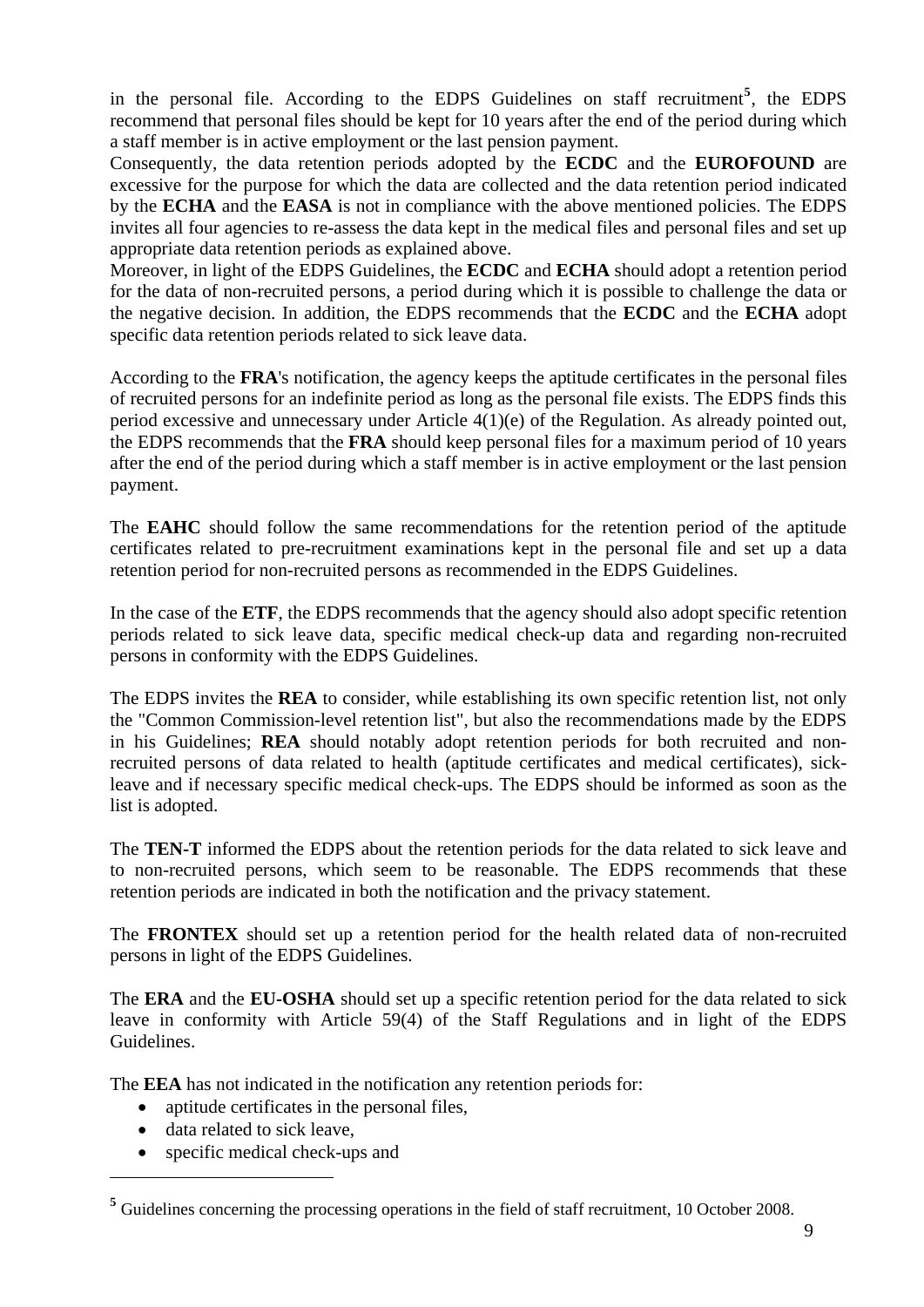data of non-recruited persons.

The EDPS recommends that the **EEA** adopts specific retention periods for these data and ensure that the external medical provider of the agency keeps the medical data of its staff members for a maximum period of 30 years after the last medical document in the staff member's file in the light of Article 4(1)(e) of the Regulation.

The **ERA** indicated in the notification that "*data on leave on medical grounds are processed for statistical purposes in an anonymous manner, thus Regulation 45/2001 is not applicable.*" In order to avoid any confusion, the EDPS draws attention to Article 4(1)(e) of the Regulation which explicitly provides that " *... personal data which are to be stored for longer periods for historical, statistical or scientific use should be kept* ... *in anonymous form only* ...*In any event, the data shall not be used for any purpose other than for historical, statistical or scientific purposes*". It is clear from this provision that the **ERA** should ensure that the data are rendered anonymous if they are used for statistical purposes. Only if this is done is the Regulation no longer applicable. The EDPS requests that **ERA** provides evidence of the method by which it achieved the anonymisation of the data for statistical purposes.

# **2.6. Transfer of data**

The processing covered by Article 7(1) is the transfer of personal data within or to other Community institutions or bodies *"if the data are necessary for the legitimate performance of tasks covered by the competence of the recipient".* 

### **Internal communication of data within the agency:**

### *i) Medical invoices*

The EDPS welcomes the specific policy adopted by the **ECDC** according to which the controller forwards only the total cost that should be paid to the external medical contractor to the agency's Financing/Accounting Section. A declaration of confidentiality is also signed by the accounting officer of the agency's department.

**FRA** should ensure that the reimbursement document (Annex 2 of the notification) should be filled in by the medical practitioner of the data subject who then transmits only the total sum to be reimbursed to the joint insurance claims office of the agency.

There was no information provided by **ETF, FRONTEX, EU-OSHA, EEA** and the **EASA** as to whether any specific procedure is established regarding the possible transfer of health data to the administrative budget department of the agency in the context of reimbursement. The EDPS insists that the above agencies set up a procedure whereby all medical invoices are first sent to the medical service of the agency, which validates them and then only transmits the total sum to be reimbursed to the budget department.

**REA**, **ERA** and **FRONTEX** should set up a procedure whereby the Commission's medical service should validate all medical invoices and then fill in a document which would indicate the total sum to be reimbursed. This document should be transferred directly to the agencies' responsible finance department only by the Commission's medical service.

As concerns **CEDEFOP's** position, the EDPS recalls that the objective of the Guidelines is to harmonise good practice and ensure consistency among all agencies. The EDPS therefore invites **CEDEFOP** to reconsider the policy regarding medical invoices and adopt the recommendations made in the Guidelines.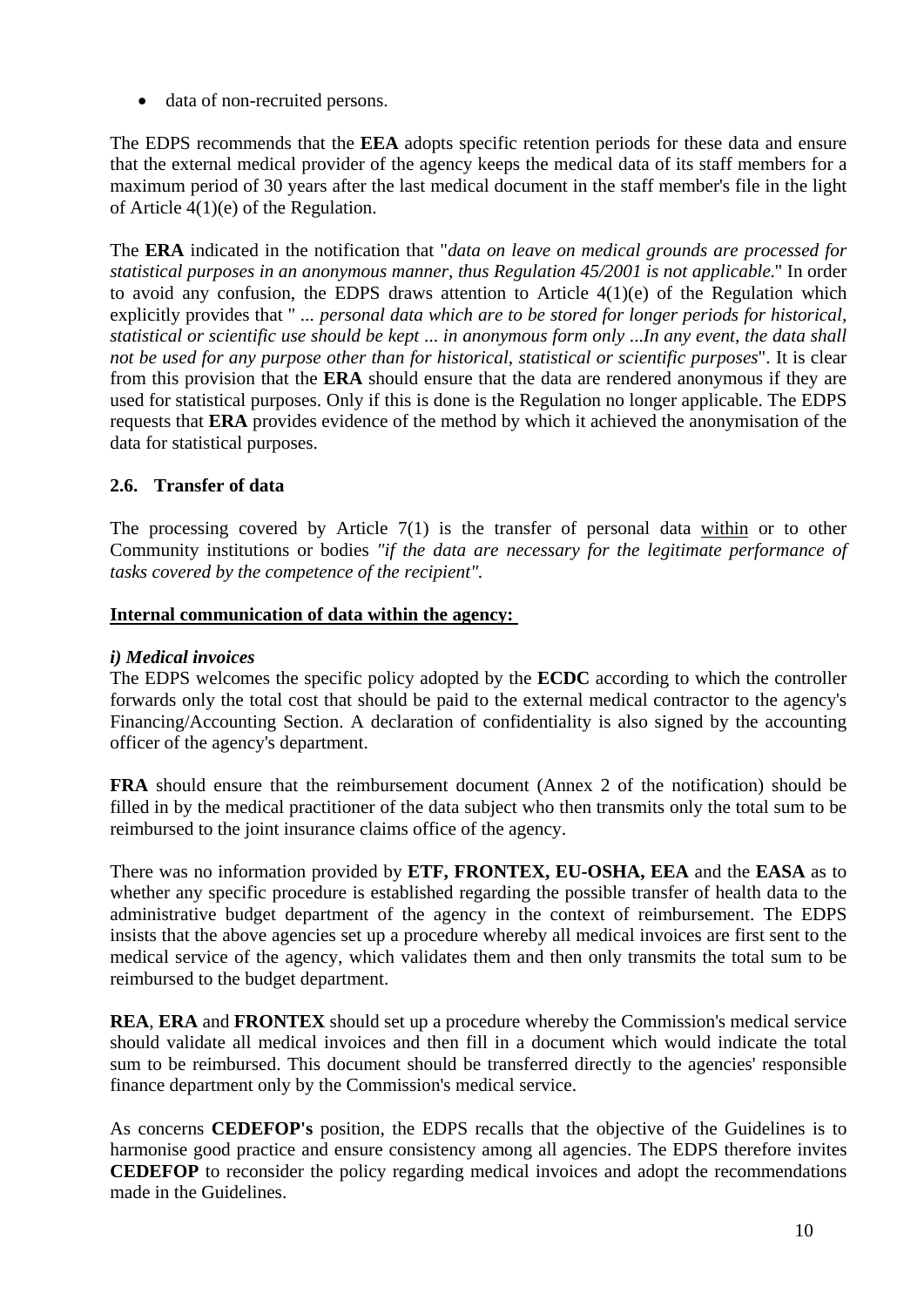## *ii) Transfers to other institutions*

Moreover, in the context of transfers to other institutions, agencies should ensure that the recipients of medical files are only persons authorised to have access to data relating to health and who are subject to professional secrecy.

This should be the case for the **FRA**, **REA**, **TEN-T**, **ERA, EAHC**, **CFCA**, **ERCEA**, **FRONTEX**, **EACI, EU-OSHA, ECHA, EEA** and **EASA** when the agencies need to transfer aptitude certificates of staff members, or other documents related to their health, to another institution.

## *iii) Compliance with Article 7(3) of the Regulation*

Furthermore, Article 7(3) of the Regulation provides that "*the recipient shall process the personal data only for the purposes for which they are transmitted*". According to the notifications, the **ETF, ECDC[6](#page-10-0) , FRA, REA, TEN-T, ERA EAHC, CFCA, ERCEA, FRONTEX, ECHA, EU-OSHA, EACI, EUROFOUND, EEA**, **EASA** and **EMSA** have not provided any document or any other reference which show that the principle of Article 7(3) is respected. The EDPS recommends that for instance an internal note is prepared by each agency or a declaration is signed by the potential recipients, which explicitly reminds them of their obligation not to use the data received for any other purpose than the one for which they were transmitted.

The EDPS recommends that the above two points (ii) and (iii) be implemented together with the recommendation in point 2.3. This means that the agencies concerned should prepare internal notes or declarations to be signed by the staff regarding both Article 10(3) and Article 7(3) of Regulation 45/2001.

## **External transfer**

1

# *i) Transfer in light of Article 8 of the Regulation*

Article 8 of the Regulation provides the conditions under which personal data may be transferred to recipients subject to the national law adopted for the implementation of Directive 95/46/EC.

The notifications of the **ETF, ECDC, FRA, REA, TEN-T, ERA, EAHC, CFCA, ERCEA, FRONTEX, EACI, EU-OSHA, ECHA, EUROFOUND, EASA** and **EMSA** do not provide any information as to a possible transfer to any recipients within the scope of the Directive. Although rare, these transfers cannot be excluded. In case the agencies need to transfer health data for instance to national authorities in the context of an investigation carried out by a national authority, the necessity of the transfer should be demonstrated under Article 8(a) of the Regulation. Moreover, the EDPS highlights that cooperation with national authorities should also respect the requisites and mechanisms imposed by national regulations on medical secrecy. In all cases, it is fundamental that only adequate, relevant and not excessive data should be transferred.

### *ii) Transfer in light of Article 9 of the Regulation*

Article 9 of the Regulation provides that personal data may be transferred to recipients who are not subject to national law adopted pursuant to Directive 95/46/EC, if the third country or organisation provides an adequate level of protection. Adequacy of protection should be assessed in view of the criteria set forth in Article 9(2). Exceptional cases are provided for in Article 9(6).

<span id="page-10-0"></span><sup>&</sup>lt;sup>6</sup> The EDPS notes that according to the notification, the **ECDC**'s staff members have been informed about confidentiality in processing data. They have received instructions by the DPO and the agency is in the process of carrying out training/information sessions. Such practices are encouraged and should be adopted by all agencies.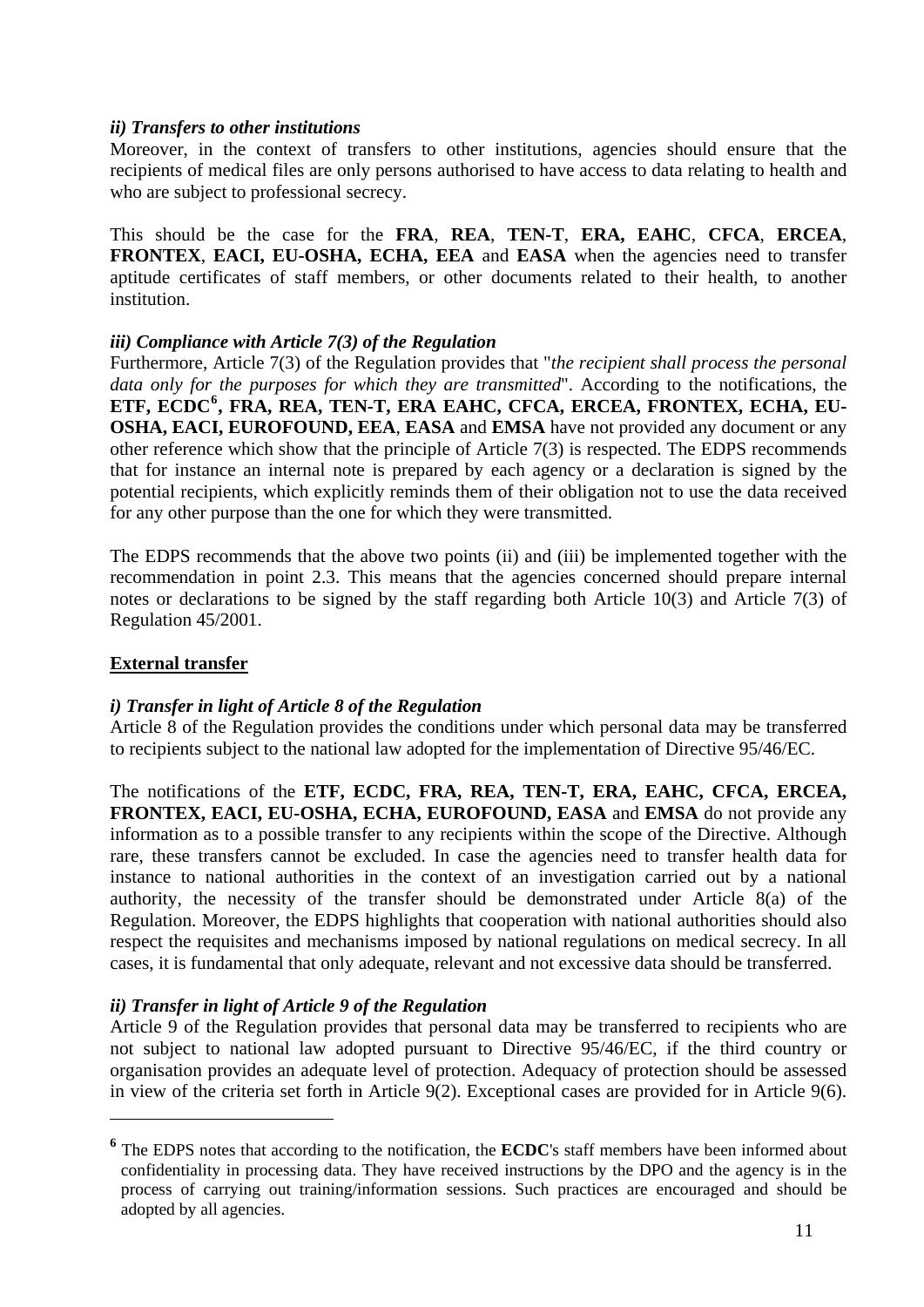In all cases of transfers outside the scope of the Directive, the agencies should ensure respect for Article 9.

In the event of such a transfer, the agencies should ensure respect of Article 9.

## **2.7. Rights of access and rectification**

Article 13 of the Regulation provides for a right of access and sets out the modalities of its application following the request of the staff member concerned. Article 14 of the Regulation provides that *"the data subject shall have a right to obtain from the controller the rectification without delay of inaccurate or incomplete personal data".* 

## **Right of access**

## **Recruited staff members**

## *i) Right of access within reasonable time limits and without constraints*

Most of the agencies outsource the processing of medical data of their staff members and they therefore do not keep any medical files. It is therefore necessary to make a clear distinction between the right of access to a staff member's medical file and a staff member's personal file.

### **to the staff member's medical file**

The EDPS considers appropriate that the **ECHA, EU-OSHA**, **EEA, EASA** and **EMSA** ensure through the contract with their external medical provider/advisor that the latter establish a reasonable time limit within which an access request should be dealt with without any constraints pursuant to Directive 95/46/EC. This should be explicitly indicated in the privacy statements informing the data subjects about their rights (see point 2.8).

### **to the staff member's personal file**

The **ETF**, **ECDC, CEDEFOP, TEN-T, ERA, EAHC, ECHA, EEA** and **EMSA** should explain in the privacy statement or in another note that all aptitude certificates of both pre-recruitment examinations and annual check-ups are accessible in the personal file (kept by the agencies' HR) within a reasonable time and without constraints following the access request in conformity with Article 13 of Regulation 45/2001.

### *ii) Access in an intelligible form*

Those agencies which have external medical providers, namely **ECHA, EASA, CEDEFOP, EUROFOUND, EEA, EU-OSHA, EMSA, ECDC** and **ETF** should ensure that the medical practitioners in charge of undertaking medical examinations communicate the medical results to the data subjects in an intelligible form. This implies that they should interpret the data (such as medical codes or results of blood analysis) and/or make the data decipherable.

### *iii) Copies of medical files*

When data subjects request copies of their medical file, the **ECHA, EU-OSHA**, **EASA** and **EMSA** should ensure that the medical practitioners in charge of their medical files grant this request to their staff members.

### *iv) Access to data of a psychological or psychiatric nature*

In cases where the data processed are of a psychological or psychiatric nature, the **ETF, ECDC, REA, TEN-T, ERA, EAHC, CFCA, ERCEA, FRONTEX, ECHA, EU-OSHA, EACI, EUROFOUND, EASA** and **EMSA** should ensure that data subjects have access indirectly, if it is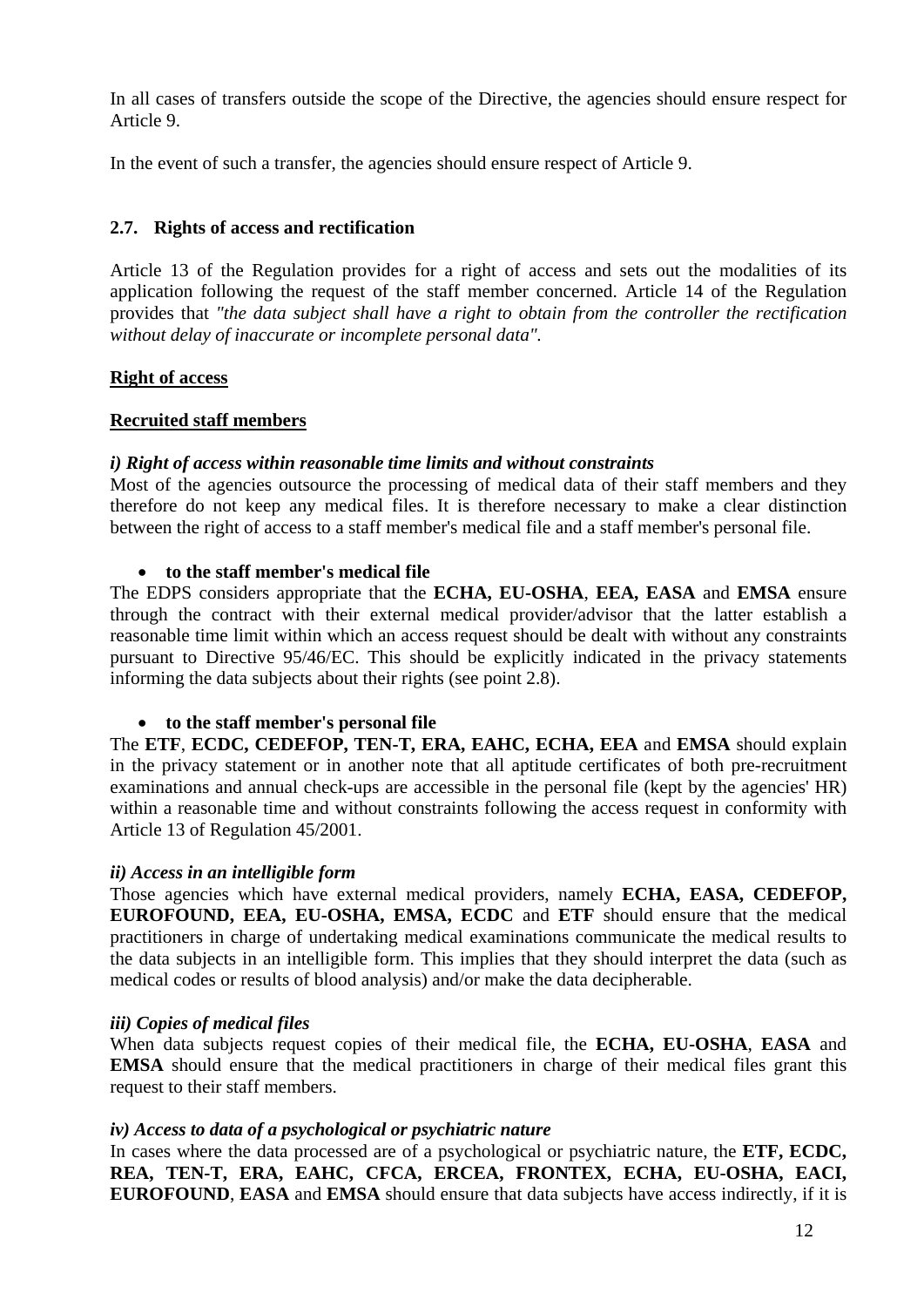assessed on a case by case basis that indirect access is necessary for the protection of the data subject ex Article 20.1.c) of the Regulation. The possibilities for indirect access should take place in light of the Conclusions 221/04 of 19 February 2004 and the above agencies should inform the data subjects of those possibilities (see point 2.8).

# **Non-recruited staff, visitors, trainees**

According to the notifications, some other categories of data subjects are not catered for, such as non-recruited persons, visitors, trainees or other persons who might be subject to a medical treatment in the course of their presence in the agencies. Therefore the **ECDC, REA, TEN-T, ERA, EAHC, CFCA, FRONTEX, ECHA, EU-OSHA, EACI**, **EASA** and **EMSA** should grant the right of access to those data subjects of their data processed related to their health status when they request so. This information should be indicated in the privacy statement.

# **Right of rectification**

The **ETF, FRA, REA, CEDEFOP, TEN-T, ERA, EAHC, CFCA, ERCEA, FRONTEX, ECHA, EU-OSHA, EUROFOUND**, **EEA***,* **EASA** and **EMSA** should ensure that this right is understood by data subjects (for instance, by providing information in the privacy statement) and is granted to them, in particular their entitlement not only to correct any administrative errors in their medical file but also to supplement it by adding the second opinions of other doctors.

# **2.8. Information to be given to the data subject**

Articles 11 and 12 of Regulation 45/2001 provide that data subjects must be informed of the processing of data relating to them and list a range of general and additional items. The latter apply insofar as they are necessary in order to guarantee fair processing in respect of the data subject having regard to the specific circumstances of the processing operation. In the present case, medical data are partly provided by the data subject and partly by the Commission's medical services or external doctors and medical providers.

# **Privacy statement**

The information provided by the **ETF** in point 1.7 of the letter sent to the EDPS is irrelevant to the right to information. Furthermore, although the **ETF** listed in the notification all the elements of information under Articles 11 and 12, the agency did not prepare a privacy statement explaining to the data subjects concerned, the relevant information under these provisions. Consequently, in light of the EDPS Guidelines, the EDPS invites the **ETF** to provide the data subject with a privacy statement which should be easily accessible and explain all the information listed in Articles 11 and 12.

The **ECDC** should amend the data retention periods in the privacy notices on both pre-recruitment and annual medical examination (see point 2.5 above) and clarify to data subjects that an external medical service keeps their medical files, whereas personal files are kept by the agency's HR.

The EDPS recommends that **FRA, REA, TEN-T, FRONTEX, EU-OSHA, EUROFOUND, EEA** and **EASA** prepare, as soon as possible, a privacy statement listing all the rights of the data subjects provided by Articles 11 and 12 of the Regulation.

The **CEDEFOP** has indicated the information that the agency envisages including in the privacy statement in compliance with Articles 11 and 12 of the Regulation. A copy of the privacy statement referring thoroughly to all the appropriate information, should be sent to the EDPS as soon as it is prepared.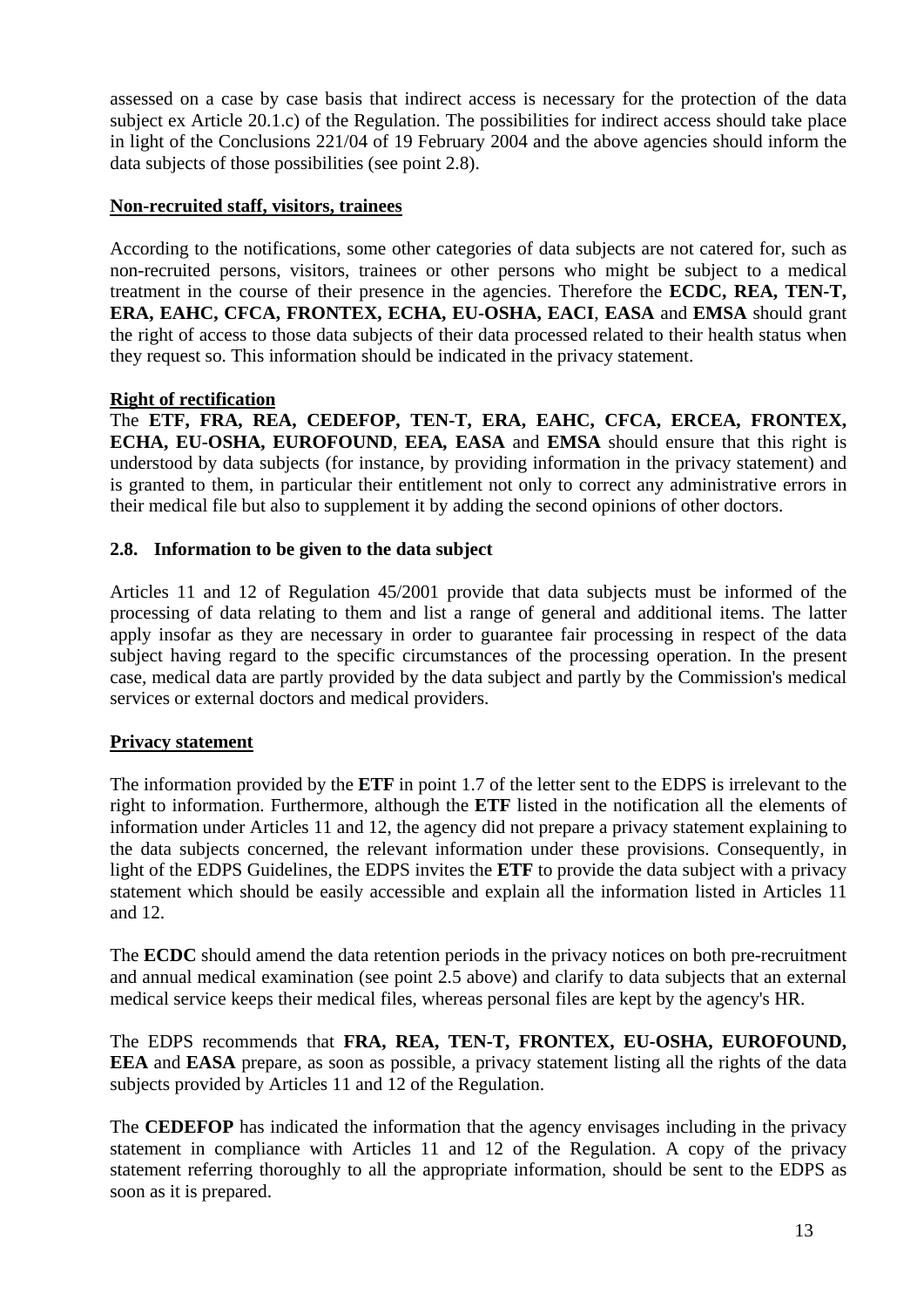The EDPS finds that the "*specific privacy statement e-HR*" provided by the **ERA** is irrelevant to the processing of data related to health carried out by the agency. It is therefore recommended that an appropriate privacy statement is prepared concerning the specific processing operations carried out by the agency. This should explain clearly to data subjects all the relevant information under Articles 11 and 12.

The **EAHC** indicated in the notification that relevant information can be found on their intranet. The **EMSA** provided the EDPS with some links to documents on the intranet, which do not seem to be relevant to Articles 11 and 12 of the Regulation. The EDPS therefore invites both the **EAHC** and **EMSA** to prepare a privacy statement regarding pre-recruitment, annual check-ups and sick leave processing operations. This privacy statement should provide clear and detailed information regarding the rights to information of the data subject as they are enumerated in Articles 11 and 12 of the Regulation.

The purpose of the processing, "*to manage the rights and obligations of CFCA staff and SNE's*", as defined by **CFCA** in the privacy statement is vague and can be misleading. The EDPS recommends that the agency adds a clause/sentence which explains that the purpose of the processing concerns the rights and obligations of the agency's *staff in the context of the processing of their data related to health.*

The EDPS finds that the privacy statement of the **ERCEA** concerns the recruitment procedure and the constitution of personal files. This is not sufficient, since it does not concern the data related to health processed by the agency. Consequently, the EDPS recommends that an appropriate privacy statement is drafted listing all rights of Articles 11 and 12 in relation to the specific processing operations under analysis.

The **ECHA** included a data protection notice on the invitations addressed to the data subjects regarding pre-recruitment examinations at the Commission's medical service and Helsinki's medical centre. The same data protection clauses are stated in the invitations regarding annual check-ups, special leave for medical treatment and sick leave away from the place of employment. The **ECHA** should also prepare a data protection notice regarding the medical examinations carried out by the external medical advisor.

The **ECHA** should include the EDPS recommendations concerning the right of access and rectification (see point 2.7 above) in all its data protection notices. It should also add the following information in light of the EDPS Guidelines on health data:

- the legal basis of each processing operation on health data;
- the retention period of medical data kept by the external medical advisor for both recruited and non-recruited persons;
- the retention period of data related to sick leave and
- the right of data subjects to have recourse at any time to the EDPS.

The EDPS points out to all agencies that the privacy statement should not only be addressed to all newly recruited staff (as the **REA** indicated in its notification), but to all the staff of the agencies. It should for instance be easily accessible on an agency's website.

### **Additional information to be given**

Apart from the rights listed in Articles 11 and 12, the privacy statement should provide some further information regarding the processing operations under analysis. The EDPS reiterates the recommendations as highlighted in his Guidelines on health data.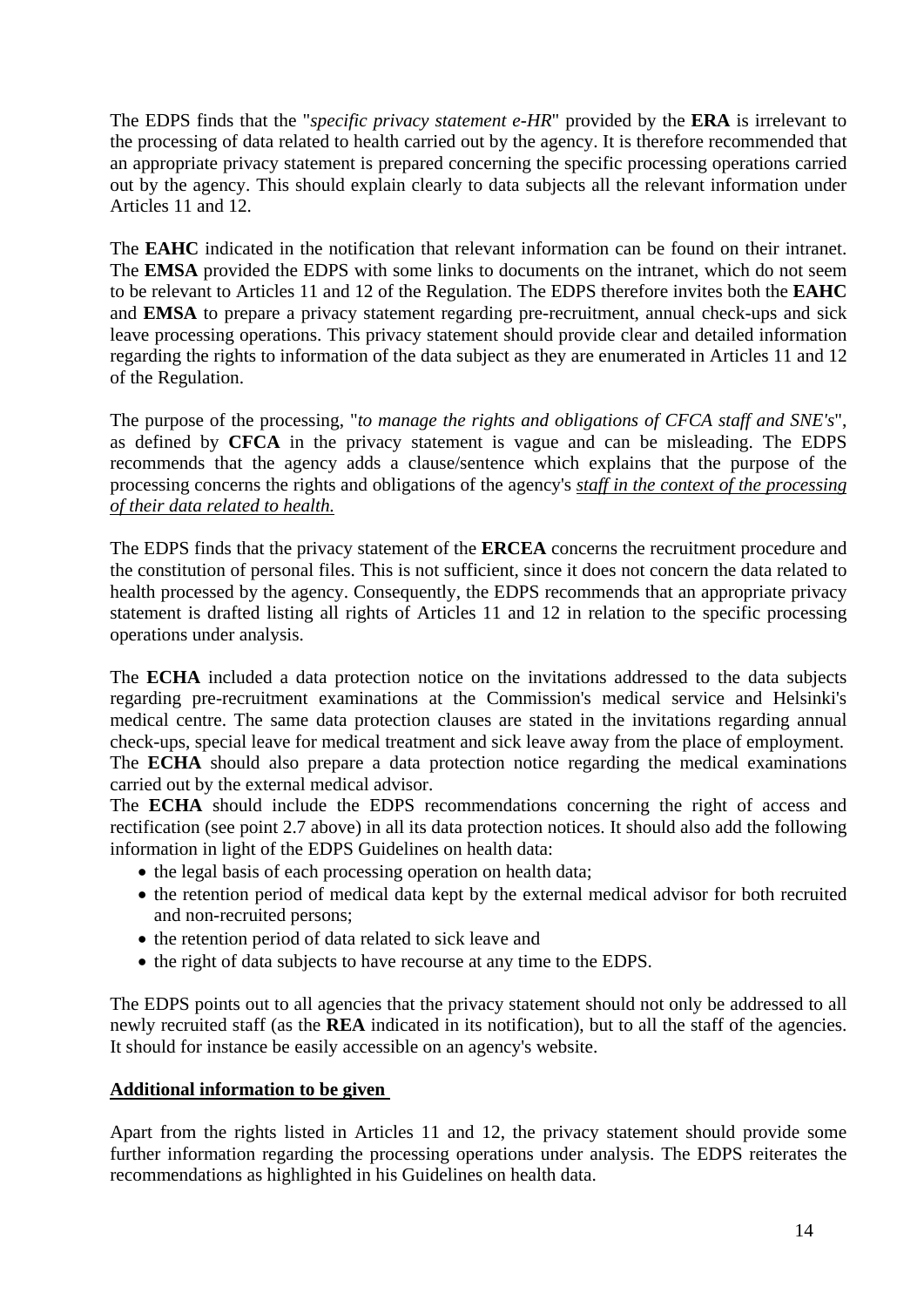The **REA**, **TEN-T**, **ERA**, **ERCEA**, **FRONTEX, EAHC, EU-OSHA, EUROFOUND, EEA, CEDEFOP, EASA** and **EMSA** should clarify in the privacy statement which party (Commission's medical service, external provider, agency's doctor) is responsible in carrying out the pre-recruitment exams, annual and other check-ups, as well as where the staff members' medical files are kept.

The **REA**, **CEDEFOP**, **TEN-T**, **ERA**, **EAHC**, **ERCEA**, **FRONTEX, EU-OSHA, EUROFOUND, EEA** should furthermore indicate what data related to health are collected and stored by the HR of the agencies and for what purposes.

### **Medical questionnaires**

**ETF** should indicate on the two questionnaires "sorveglianza sanitaria" and "visite periodiche" (used during an annual check-up by the agency's medical advisor) whether the answers to the questions are voluntary or mandatory and the possible consequences of a failure to reply.

## **Medical check-ups**

### *i) Choice of a private medical practitioner*

In the case of medical check-ups, the **ETF, REA, TEN-T, ERA, EAHC, ERCEA, FRONTEX, ECHA, EU-OSHA, EACI, EUROFOUND, EEA**, **EASA** and **EMSA** should inform data subjects of their entitlement to choose their own private practitioner and of the practical steps they must take to have the check-up carried out by a practitioner of their choice.

### *ii) Transfer of medical examinations' results*

Furthermore, the **ETF, REA, CEDEFOP, TEN-T, ERA, EAHC, ERCEA, FRONTEX, ECHA, EU-OSHA, EACI, EUROFOUND***,* **EEA**, **EASA** and **EMSA** should specify in the privacy statement whether the data subject's private medical practitioner will need to forward any result of the medical examination to the agency's doctor or Commission's medical service, or any other external medical provider, and if so for what purpose. As explained in the Guidelines, the EDPS must insist that medical results of an annual check-up should not be communicated to the agency's doctor or Commission's medical service without the data subjects' freely given and informed consent.

### *iii) Indirect access to psychological or psychiatric data*

Finally, the EDPS recommends that the **ETF, ECDC, FRA, REA, CEDEFOP, TEN-T, ERA, EAHC, CFCA, ERCEA, FRONTEX, ECHA, EU-OSHA, EACI, EUROFOUND, EEA**, **EASA** and **EMSA** inform data subjects through the privacy statement or an internal note of the possibilities of indirect access to psychological or psychiatric data in light of the Conclusions 221/04 of 19 February 2004.

# **2.9. Security**

According to Article 22 of Regulation 45/2001,*"the controller shall implement appropriate technical and organisational measures to ensure a level of security appropriate to the risks represented by the processing and the nature of the personal data to be protected".* 

The EDPS notes that the Commission has signed a "Memoranda of Understanding" (MoU) about the application of the European Commission Information Systems Security Policy with a number of agencies, such as the **EACI, EAHC, ERCEA, REA** and **ERA**. Furthermore, the **ERCEA** provided a short "state of art" in relation to the preparation of the IT Security Policy by its Local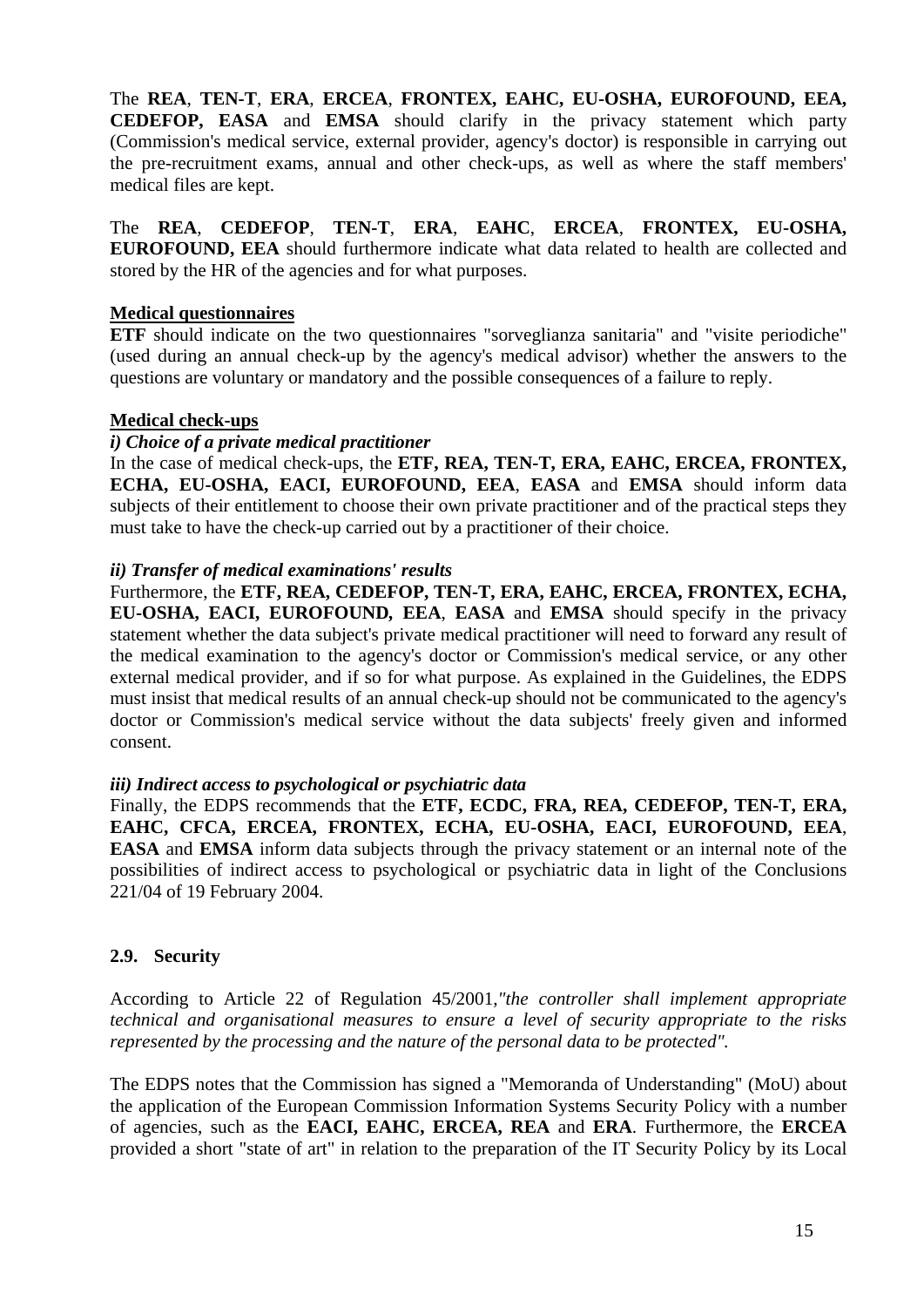Information Security Officer**[7](#page-15-0)** . However, this MoU is not meant to provide or replace the agency's own IT security policy or any security measures they should adopt under Article 22 of the Regulation.

As mentioned in point 2.4, the **ETF, ECDC, FRA, REA, ERA, EAHC, CFCA, FRONTEX, EU-OSHA, EACI**, **EUROFOUND**, **EEA** and **EMSA** do not seem to have adopted an audit trail in order to be able to trace user actions, in particular in the case of sick-leave absences where administrative data related to health are collected electronically. This security measure should be implemented in compliance with the technical and organisational measures provided in Article 22 of the Regulation.

Furthermore, the EDPS notes that a few agencies provided documents related to their information and communication IT policy. These documents are irrelevant to the specific requirement of Article 22 of the Regulation. Consequently, the EDPS recommends that all agencies should adopt their own specific security policy taking into account the list of elements provided in Article  $22(2)(a - i)$  of the Regulation. This specific security policy should be based on a risk assessment exercise which should be conducted by each agency and should be implemented in the framework of the actual processing of medical or/and health related data at their premises. Each agency should send a copy of their specific security measures to the EDPS.

# **2.10. Subcontracting**

1

In light of Article 23 of the Regulation, agencies should choose a processor who can guarantee that adequate technical and organisational security measures can be provided in the framework of the processing of medical data.

The EDPS has identified three categories of outsourcing:

i) the Commission's medical service acts as processor to the agency and the processing is governed by a SLA,

ii) an external medical centre carries out some or most of the medical exams on behalf of the agency and

iii) the medical advisor processes medical data at the agency's premises on behalf of the agency.

The EDPS stresses that the means of implementing security measures is different in each of the above categories of outsourcing:

- in the case of SLAs, the security measures are already in place at the Commission. This of course does note mean that the agencies should not also ensure a security system within their own premises (see point 2.9 above);
- in cases where agencies concluded contracts with external medical centres, they should ensure that an appropriate level of security is adopted and implemented by the external contractor under Articles 23(2)(b) and 23(3) of the Regulation; and
- in cases where the medical advisors carry out their tasks at the premises of the agencies, the agencies should ensure through their contract with the medical advisor that the latter respects the agency's internal security measures which should be in conformity with Article 22 of the Regulation as Article 23(1) provides.

In particular, the *EU-OSHA* should ensure that a contract or other legally binding act must be established between the external medical service and the agency in conformity with Article 23 of the Regulation. This legal act should provide that the processor must only act upon instruction

<span id="page-15-0"></span>**<sup>7</sup>** The **ERCEA** Local Information Security Officer informed the EDPS with a note of 23 September 2010 of the on-going work for preparing the IT Security Policy in the field of health related data.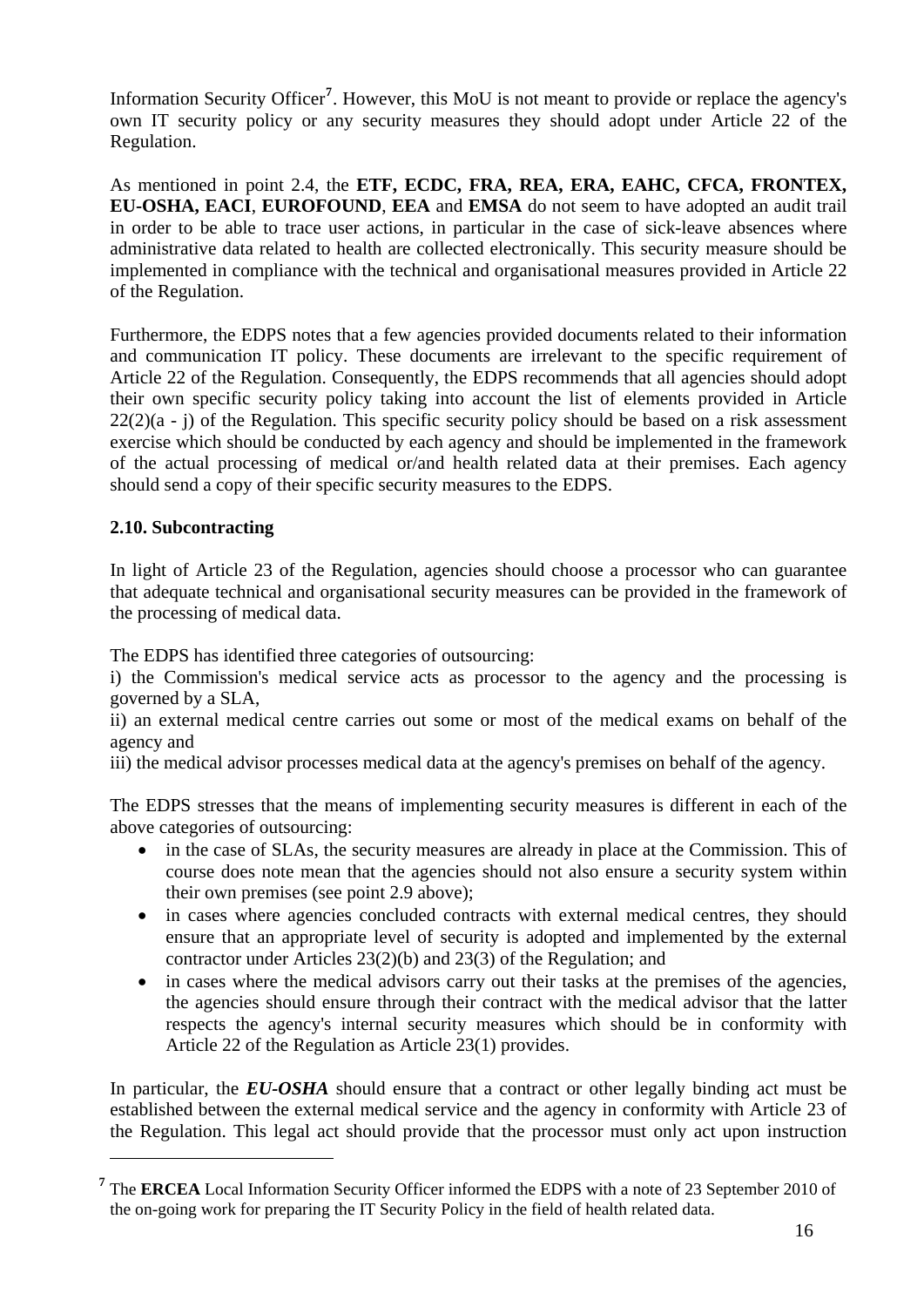from the agency. Moreover, the provider should be subject to national law implementing Article 16 or 17(3), second indent of Directive 95/46/EC, and it will need to ensure respect for the provisions of national law regarding security and confidentiality. The **EU-OSHA** should send a copy of the contract including these elements to the EDPS as soon as it is concluded.

The **EAHC** and the **EASA** concluded an SLA with the Commission's medical service in Luxembourg in 2006. However, this SLA does not make reference to the applicability of the Regulation. The EDPS highlights that the SLAs signed with the Commission's medical service in Brussels in 2008 by the agencies concerned do refer to the Regulation 45/2001. The EDPS therefore recommends that both the **EAHC** and the **EASA** update their SLA with the Commission's medical service in Luxembourg and indicate that the medical service applies the provisions of the Regulation.

The **ETF, ECHA, CEDEFOP, EUROFOUND** and **EASA** provided the EDPS with similar copies of the contracts they concluded with their external medical providers and medical advisors, acting as processors. The EDPS recommends that the following elements are included in their contracts:

- in their contracts with external medical centres, the **ECHA, EASA** and **EMSA** should include an addendum which should clearly indicate the measures of security required by the agency and to be adopted by the processor in conformity with Article 23(2)(b) and Article 23(3) of the Regulation;
- in their contracts with medical advisors, the **ETF**, **ECHA** and **EASA** should include the measures of security that the agency has adopted at its premises, and both agencies should ensure that the level of security required is respected by the medical advisor in light of Article 23(1) of the Regulation;
- as concerns Articles I.9 of the contracts related to data protection, the EDPS points out that mere reference to the contractor's personal data and right of access to them is not sufficient. The data subjects should also be included since they are part of the execution of the contract. The EDPS therefore recommends that where in Articles I.9 of all contracts there is reference to "the Contractor", the **ETF**, **ECHA**, **EASA** and **EMSA** should add the phrase "*and the data subjects whose data are processed by the Contractor".*

As for **EUROFOUND**, where in Article I.8 of its contract there is reference to "the Contractor", the agency should add the phrase "*and the data subjects whose data are processed by the Contractor".* 

The **ECDC** and the **CEDEFOP** should include in their contracts with the external medical providers, a data protection clause as well as an addendum on the measures of security that the agencies require their processors to implement in conformity with Articles 23(2)(b) and 23(3) of the Regulation.

The **EEA** has not provided the EDPS with a copy of the contract with the external medical provider. The EDPS recommends that the EEA ensures that the contract is in conformity with the requirements of Article 23 of the Regulation and invites the agency to send a copy of the contract accordingly.

# **Conclusion**

The EDPS Guidelines have been a useful tool for agencies to reflect on how the data protection